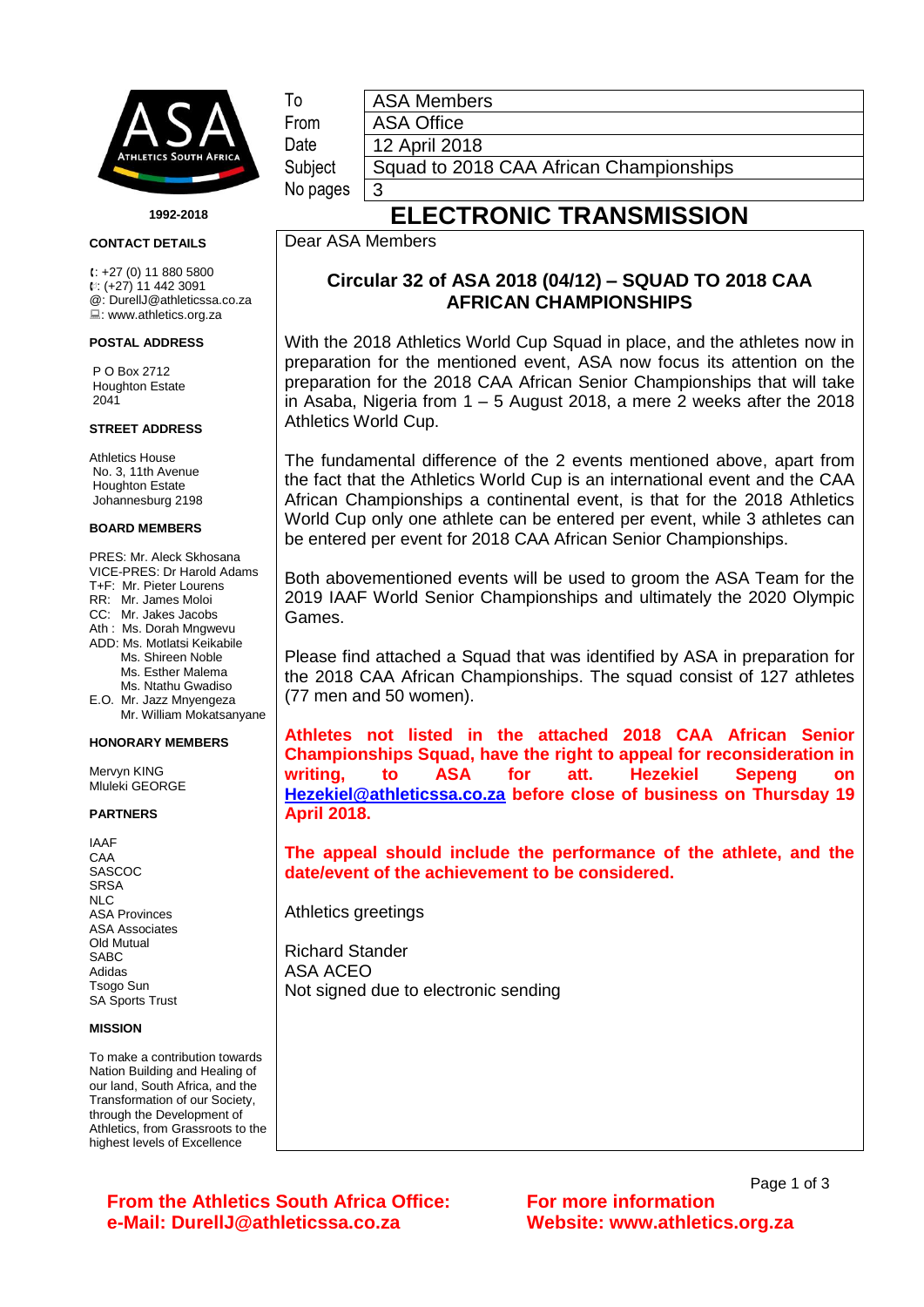

## **CAA AFRICAN SENIOR CHAMPIONSHIPS SQUAD**

### **NIGERIA 1 – 5 AUGUST 2018**

| Men                        | <b>Event</b>    | Women                     |
|----------------------------|-----------------|---------------------------|
| Akani Simbine (AGN)        |                 | Carina Horn (AGN)         |
| Rosco Engel (WPA)          |                 | Tebogo Mamatu (AGN)       |
| Simon Magakwe (WPA         |                 | Lente Pieterse (ACNW)     |
| Clarence Munyai (AGN)      | 100m            | Cassidy Williamson (KZNA) |
| Henricho Bruintjies (WPA)  |                 | Tamzin Thomas (CGA)       |
| Anaso Jobodwana (AGN)      |                 | Alyssa Conley (CGA)       |
| Emile Erasmus (AGN)        |                 |                           |
| Akani Simbine (AGN)        |                 | Justine Palframan (BOLA)  |
| Rosco Engel (WPA)          |                 | Tamzin Thomas (CGA)       |
| Luxolo Adams (EPA)         |                 | Lente Pieterse (ACNW)     |
| Clarence Munyai (AGN)      | 200m            | Nabeela Parker (WPA)      |
| Chederick van Wyk (ACNW)   |                 |                           |
| Anaso Jobodwana (AGN)      |                 |                           |
| Thando Dlodlo (CGA)        |                 |                           |
| Pieter Conradie (ACNW)     |                 | Justine Palframan (BOLA)  |
| Thapelo Phora (AGN)        |                 | Ariane Nel (ACNW)         |
| Zakhitine Nene (KZNA)      | 400m            | Danelle Holton (ACNW)     |
| Derick Mokaleng (CGA)      |                 | Rorisang Rammonye (ANWN)  |
| Sokwakhana Zazini (AGN)    |                 | Marli Viljoen (AGN)       |
| Thando Dlodlo (CGA)        |                 | Zene van Der Walt (AGN)   |
| Tshepo Tshite (ACNW)       |                 | Caster Semenya (AGN)      |
| Kabelo Mahlosi (ANWN)      | 800m            | Jenna Lofstrand (KZNA)    |
| Rynardt van Rensburg (AFS) |                 | Prudance Sekgodiso (AGN)  |
| Ryan Mphahlele (CGA)       | 1500m           | Caster Semenya (AGN)      |
| Nkosinathi Sibiya (KZNA)   |                 | Dominique Scott (WPA)     |
| Jerry Motsau (ACNW)        |                 | Thineke Cloete(           |
| Elroy Gelant (ACNW)        | 5000m           | Dominique Scott (WPA)     |
| Jerry Motsau (ACNW)        |                 | Glenrose Xaba (AGN)       |
| Stephen Mokoka (AGN)       |                 | Kayla van Graan           |
| Gladwin Mzazi (CGA)        |                 |                           |
| Stephen Mokoka (AGN)       | 10000m          | Glenrose Xaba (AGN)       |
| Elroy Gelant (ACNW)        |                 | Cherise Sims (BORA)       |
| Mokofane Kekana (AGN)      |                 |                           |
| Regan Magwai (AGN)         |                 |                           |
| Rantso Mokopane (ACNW)     | 3000m SC        | Cherise Sims (BORA)       |
| Dumisang Monnatlala (CGA)  |                 |                           |
| Dikotsi Lekopa (ACNW)      |                 |                           |
| Antonio Alkana (WPA)       | 110m H / 100m H | Rikenette Steenkamp (AGN0 |
| Ruan de Vries (AGN)        |                 | Taylon Bieldt (AGN)       |
| Tian Kleynhans (ACNW)      |                 |                           |